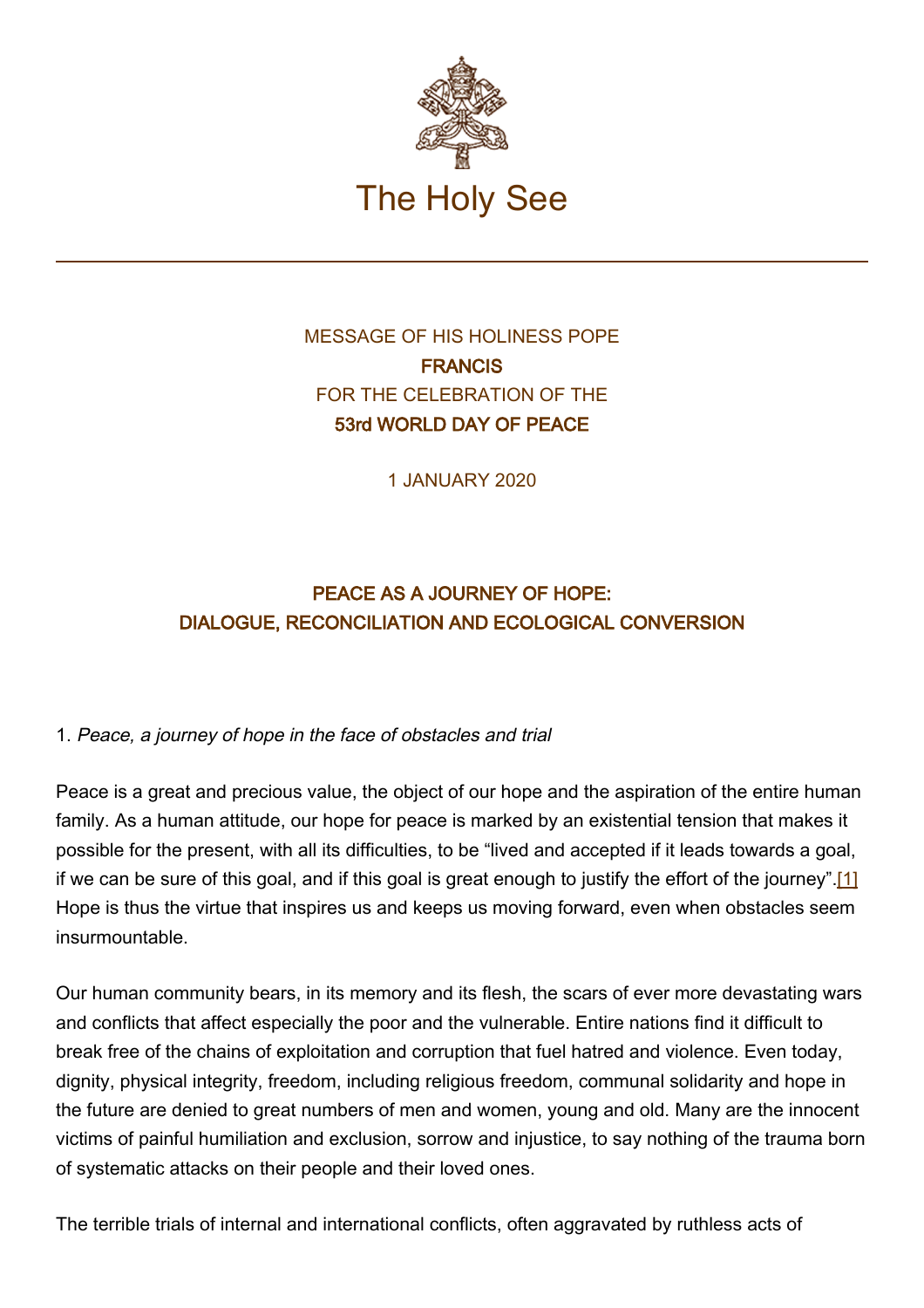violence, have an enduring effect on the body and soul of humanity. Every war is a form of fratricide that destroys the human family's innate vocation to brotherhood.

War, as we know, often begins with the inability to accept the diversity of others, which then fosters attitudes of aggrandizement and domination born of selfishness and pride, hatred and the desire to caricature, exclude and even destroy the other. War is fueled by a perversion of relationships, by hegemonic ambitions, by abuses of power, by fear of others and by seeing diversity as an obstacle. And these, in turn, are aggravated by the experience of war.

As I observed during [my recent Apostolic Journey to Japan](http://w2.vatican.va/content/francesco/en/travels/2019/outside/documents/papa-francesco-thailandia-giappone-2019.html), our world is paradoxically marked by "a perverse dichotomy that tries to defend and ensure stability and peace through a false sense of security sustained by a mentality of fear and mistrust, one that ends up poisoning relationships between peoples and obstructing any form of dialogue. Peace and international stability are incompatible with attempts to build upon the fear of mutual destruction or the threat of total annihilation. They can be achieved only on the basis of a global ethic of solidarity and cooperation in the service of a future shaped by interdependence and shared responsibility in the whole human family of today and tomorrow".[2]

Every threatening situation feeds mistrust and leads people to withdraw into their own safety zone. Mistrust and fear weaken relationships and increase the risk of violence, creating a vicious circle that can never lead to a relationship of peace. Even nuclear deterrence can only produce the illusion of security.

We cannot claim to maintain stability in the world through the fear of annihilation, in a volatile situation, suspended on the brink of a nuclear abyss and enclosed behind walls of indifference. As a result, social and economic decisions are being made that lead to tragic situations where human beings and creation itself are discarded rather than protected and preserved.[3] How, then, do we undertake a journey of peace and mutual respect? How do we break the unhealthy mentality of threats and fear? How do we break the current dynamic of distrust?

We need to pursue a genuine fraternity based on our common origin from God and exercised in dialogue and mutual trust. The desire for peace lies deep within the human heart, and we should not resign ourselves to seeking anything less than this.

### 2. Peace, a journey of listening based on memory, solidarity and fraternity

The Hibakusha, the survivors of the atomic bombs dropped on Hiroshima and Nagasaki, are among those who currently keep alive the flame of collective conscience, bearing witness to succeeding generations to the horror of what happened in August 1945 and the unspeakable sufferings that have continued to the present time. Their testimony awakens and preserves the memory of the victims, so that the conscience of humanity may rise up in the face of every desire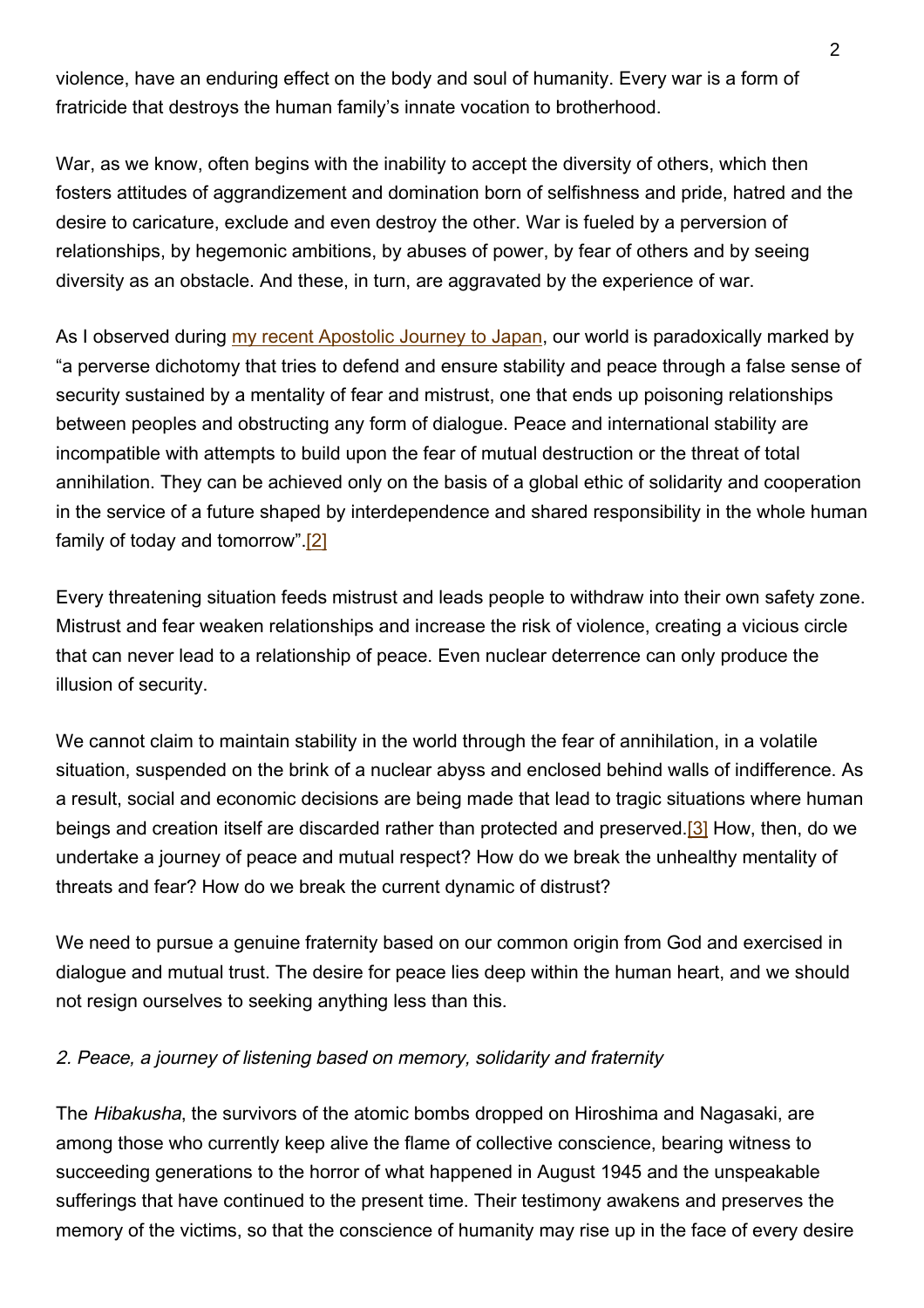for dominance and destruction. "We cannot allow present and future generations to lose the memory of what happened here. It is a memory that ensures and encourages the building of a more fair and fraternal future".[4]

Like the Hibakusha, many people in today's world are working to ensure that future generations will preserve the memory of past events, not only in order to prevent the same errors or illusions from recurring, but also to enable memory, as the fruit of experience, to serve as the basis and inspiration for present and future decisions to promote peace.

What is more, memory is the horizon of hope. Many times, in the darkness of wars and conflicts, the remembrance of even a small gesture of solidarity received can lead to courageous and even heroic decisions. It can unleash new energies and kindle new hope in individuals and communities.

Setting out on a journey of peace is a challenge made all the more complex because the interests at stake in relationships between people, communities and nations, are numerous and conflicting. We must first appeal to people's moral conscience and to personal and political will. Peace emerges from the depths of the human heart and political will must always be renewed, so that new ways can be found to reconcile and unite individuals and communities.

The world does not need empty words but convinced witnesses, peacemakers who are open to a dialogue that rejects exclusion or manipulation. In fact, we cannot truly achieve peace without a convinced dialogue between men and women who seek the truth beyond ideologies and differing opinions. Peace "must be built up continually"; [5] it is a journey made together in constant pursuit of the common good, truthfulness and respect for law. Listening to one another can lead to mutual understanding and esteem, and even to seeing in an enemy the face of a brother or sister.

The peace process thus requires enduring commitment. It is a patient effort to seek truth and justice, to honour the memory of victims and to open the way, step by step, to a shared hope stronger than the desire for vengeance. In a state based on law, democracy can be an important paradigm of this process, provided it is grounded in justice and a commitment to protect the rights of every person, especially the weak and marginalized, in a constant search for truth.[6] This is a social undertaking, an ongoing work in which each individual makes his or her contribution responsibly, at every level of the local, national and global community.

As [Saint Paul VI](http://www.vatican.va/content/paul-vi/en.html) pointed out, these "two aspirations, to equality and to participation, seek to promote a democratic society… This calls for an education to social life, involving not only the knowledge of each person's rights, but also its necessary correlative: the recognition of his or her duties with regard to others. The sense and practice of duty are themselves conditioned by the capacity for self-mastery and by the acceptance of responsibility and of the limits placed upon the freedom of individuals or the groups".[7]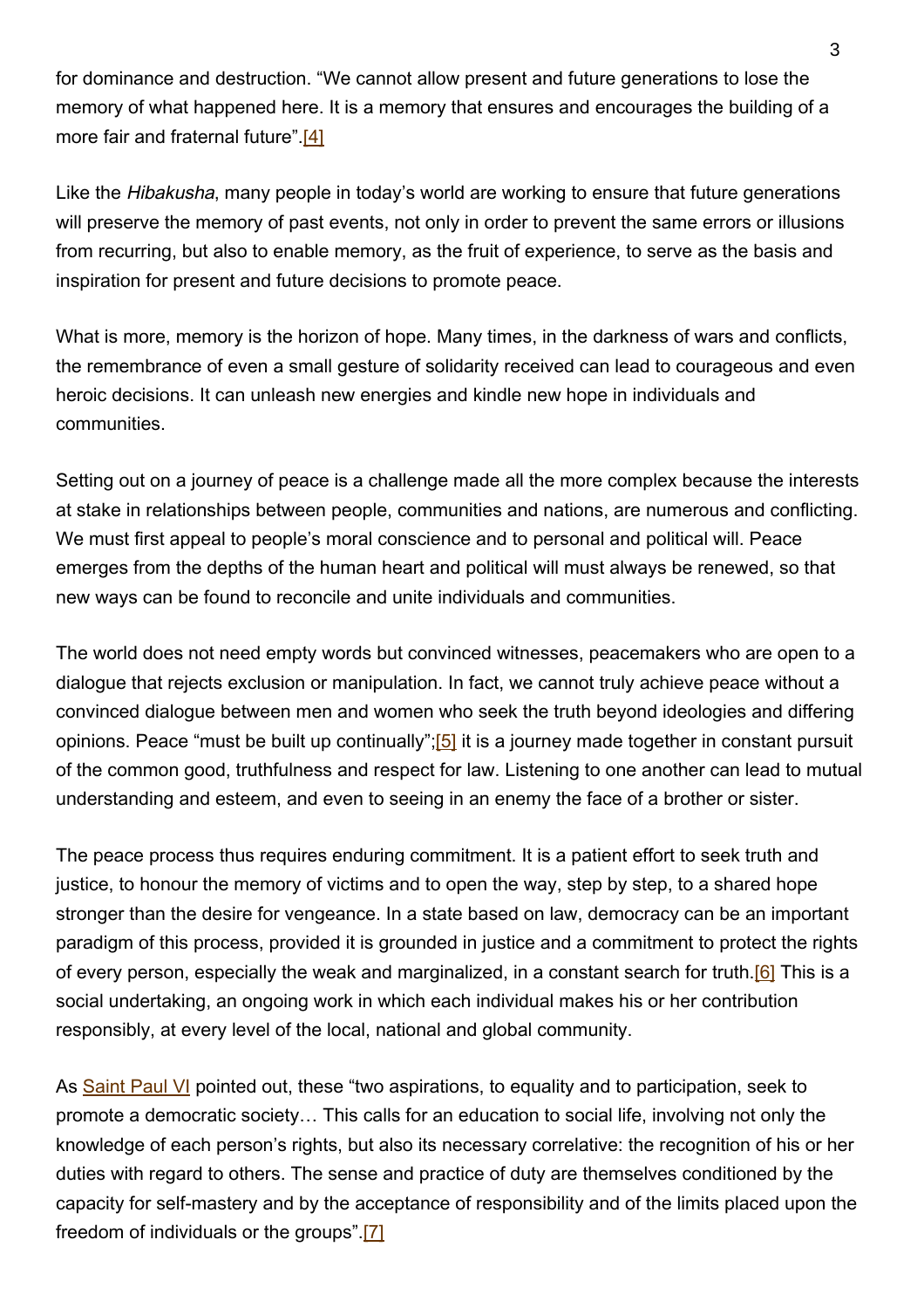Divisions within a society, the increase of social inequalities and the refusal to employ the means of ensuring integral human development endanger the pursuit of the common good. Yet patient efforts based on the power of the word and of truth can help foster a greater capacity for compassion and creative solidarity.

In our Christian experience, we constantly remember Christ, who gave his life to reconcile us to one another (cf. Rom 5:6-11). The Church shares fully in the search for a just social order; she continues to serve the common good and to nourish the hope for peace by transmitting Christian values and moral teaching, and by her social and educational works.

## 3. Peace, a journey of reconciliation in fraternal communion

The Bible, especially in the words of the Prophets, reminds individuals and peoples of God's covenant with humanity, which entails renouncing our desire to dominate others and learning to see one another as persons, sons and daughters of God, brothers and sisters. We should never encapsulate others in what they may have said or done, but value them for the promise that they embody. Only by choosing the path of respect can we break the spiral of vengeance and set out on the journey of hope.

We are guided by the Gospel passage that tells of the following conversation between Peter and Jesus: "Lord, how often shall my brother sin against me, and I forgive him? As many as seven times?" Jesus said to him, "I do not say to you seven times, but seventy times seven" (Mt 18:21- 22). This path of reconciliation is a summons to discover in the depths of our heart the power of forgiveness and the capacity to acknowledge one another as brothers and sisters. When we learn to live in forgiveness, we grow in our capacity to become men and women of peace.

What is true of peace in a social context is also true in the areas of politics and the economy, since peace permeates every dimension of life in common. There can be no true peace unless we show ourselves capable of developing a more just economic system. As [Pope Benedict XVI](http://www.vatican.va/content/benedict-xvi/en.html) said ten years ago in his Encyclical Letter *[Caritas in Veritate](http://www.vatican.va/content/benedict-xvi/en/encyclicals/documents/hf_ben-xvi_enc_20090629_caritas-in-veritate.html)*, "in order to defeat underdevelopment, action is required not only on improving exchange-based transactions and implanting public welfare structures, but above all on graduallyincreasing openness, in a world context, to forms of economic activity marked by quotas of gratuitousness and communion" (No. 39).

### 4. Peace, a journey of ecological conversion

"If a mistaken understanding of our own principles has at times led us to justify mistreating nature, to exercise tyranny over creation, to engage in war, injustice and acts of violence, we believers should acknowledge that by so doing we were not faithful to the treasures of wisdom which we have been called to protect and preserve".<sup>[8]</sup>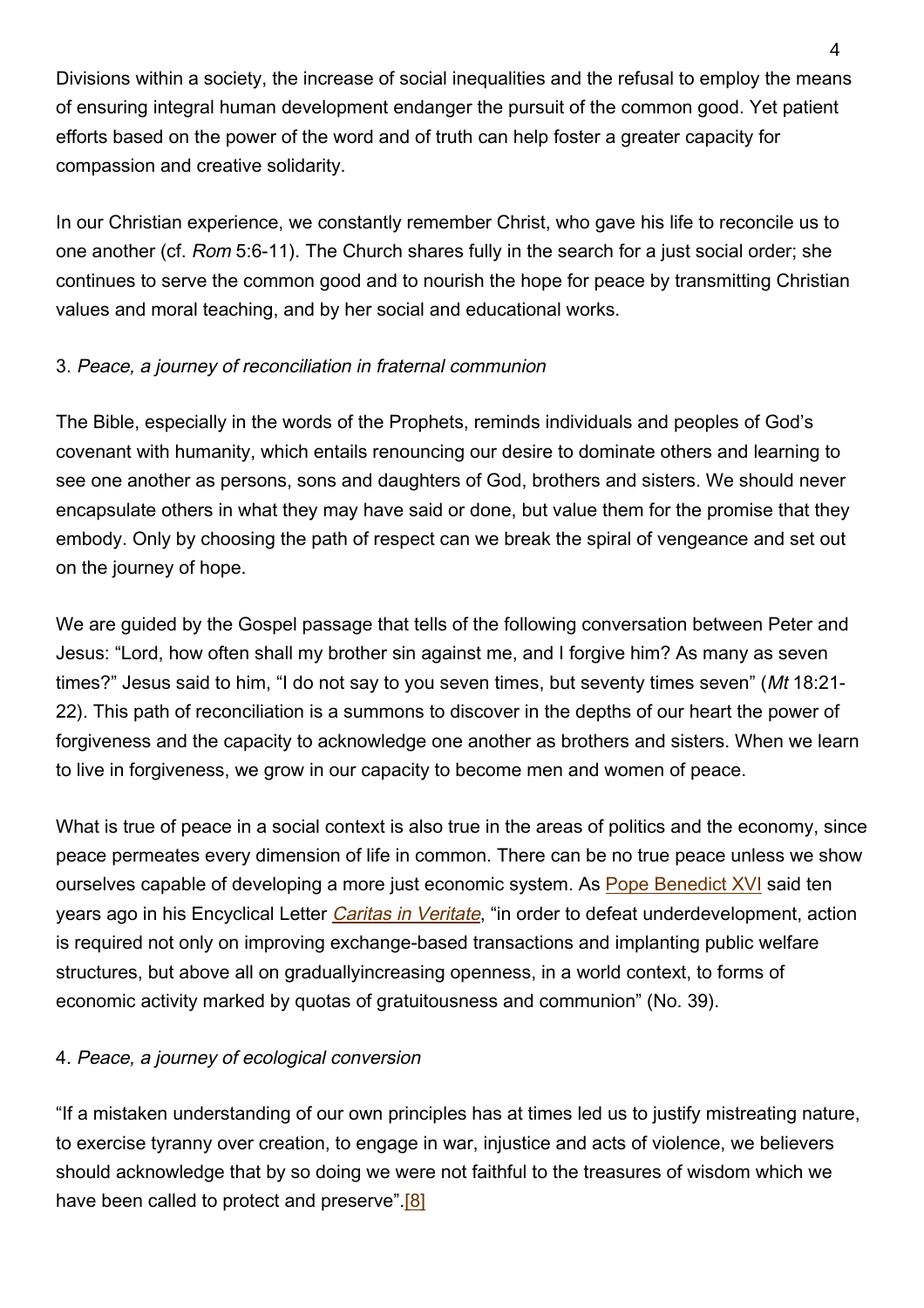Faced with the consequences of our hostility towards others, our lack of respect for our common home or our abusive exploitation of natural resources – seen only as a source of immediate profit, regardless of local communities, the common good and nature itself – we are in need of an ecological conversion. The recent [Synod on the Pan-Amazon Region](http://www.sinodoamazonico.va/content/sinodoamazonico/en.html) moves us to make a pressing renewed call for a peaceful relationship between communities and the land, between present and past, between experience and hope.

This journey of reconciliation also calls for listening and contemplation of the world that God has given us as a gift to make our common home. Indeed, natural resources, the many forms of life and the earth itself have been entrusted to us "to till and keep" (Gen 1:15), also for future generations, through the responsible and active participation of everyone. We need to change the way we think and see things, and to become more open to encountering others and accepting the gift of creation, which reflects the beauty and wisdom of its Creator.

All this gives us deeper motivation and a new way to dwell in our common home, to accept our differences, to respect and celebrate the life that we have received and share, and to seek living conditions and models of society that favour the continued flourishing of life and the development of the common good of the entire human family.

The ecological conversion for which we are appealing will lead us to a new way of looking at life, as we consider the generosity of the Creator who has given us the earth and called us to a share it in joy and moderation. This conversion must be understood in an integral way, as a transformation of how we relate to our sisters and brothers, to other living beings, to creation in all its rich variety and to the Creator who is the origin and source of all life. For Christians, it requires that "the effects of their encounter with Jesus Christ become evident in their relationship with the world around them".[9]

#### 5. "We obtain all that we hope for"[10]

The journey of reconciliation calls for patience and trust. Peace will not be obtained unless it is hoped for.

In the first place, this means believing in the possibility of peace, believing that others need peace just as much as we do. Here we can find inspiration in the love that God has for each of us: a love that is liberating, limitless, gratuitous and tireless.

Fear is frequently a source of conflict. So it is important to overcome our human fears and acknowledge that we are needy children in the eyes of the One who loves us and awaits us, like the father of the prodigal son (cf. Lk 15:11-24). The culture of fraternal encounter shatters the culture of conflict. It makes of every encounter a possibility and a gift of God's generous love. It leads us beyond the limits of our narrow horizons and constantly encourages us to a live in a spirit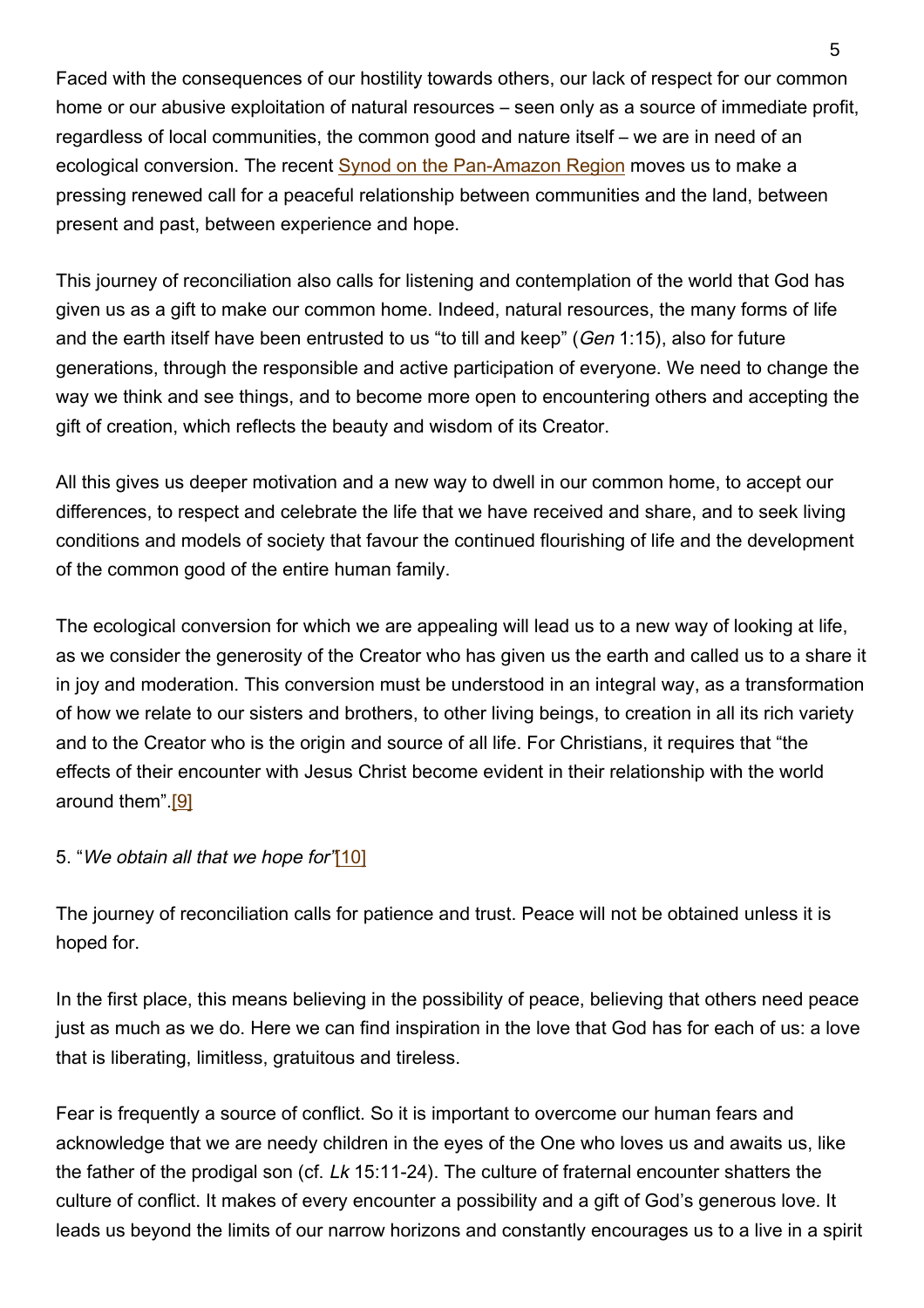of universal fraternity, as children of the one heavenly Father.

For the followers of Christ, this journey is likewise sustained by the sacrament of Reconciliation, given by the Lord for the remission of sins of the baptized. This sacrament of the Church, which renews individuals and communities, bids us keep our gaze fixed on Jesus, who reconciled "all things, whether on earth or in heaven, by making peace through the blood of his cross" (Col 1:20). It requires us to set aside every act of violence in thought, word and deed, whether against our neighbours or against God's creation.

The grace of God our Father is bestowed as unconditional love. Having received his forgiveness in Christ, we can set out to offer that peace to the men and women of our time. Day by day, the Holy Spirit prompts in us ways of thinking and speaking that can make us artisans of justice and peace.

May the God of peace bless us and come to our aid.

May Mary, Mother of the Prince of Peace and Mother of all the peoples of the earth, accompany and sustain us at every step of our journey of reconciliation.

And may all men and women who come into this world experience a life of peace and develop fully the promise of life and love dwelling in their heart.

From the Vatican, 8 December 2019

#### **Franciscus**

[1] BENEDICT XVI, Encyclical Letter [Spe Salvi](http://www.vatican.va/content/benedict-xvi/en/encyclicals/documents/hf_ben-xvi_enc_20071130_spe-salvi.html) (30 November 2007), 1.

- [2] [Address on Nuclear Weapons](http://www.vatican.va/content/francesco/en/speeches/2019/november/documents/papa-francesco_20191124_messaggio-arminucleari-nagasaki.html), Nagasaki, Atomic Bomb Hypocenter, 24 November 2019.
- [3] Cf. Homil[y](http://www.vatican.va/content/francesco/en/homilies/2013/documents/papa-francesco_20130708_omelia-lampedusa.html) at Lampedusa, 8 July 2013.
- [4] [Address on Peace](http://www.vatican.va/content/francesco/en/speeches/2019/november/documents/papa-francesco_20191124_messaggio-incontropace-hiroshima.html), Hiroshima, Peace Memorial, 24 November 2019.
- [5] SECOND VATICAN ECUMENICAL COUNCIL, Pastoral Constitution [Gaudium et Spes](http://www.vatican.va/archive/hist_councils/ii_vatican_council/documents/vat-ii_const_19651207_gaudium-et-spes_en.html), 78.
- [6] Cf. BENEDICT XVI, [Address to the Italian Christian Workers' Associations](https://w2.vatican.va/content/benedict-xvi/en/speeches/2006/january/documents/hf_ben-xvi_spe_20060127_acli.html), 27 January 2006.

[7] Apostolic Letter *[Octogesima Adveniens](http://w2.vatican.va/content/paul-vi/en/apost_letters/documents/hf_p-vi_apl_19710514_octogesima-adveniens.html)* (14 May 1971), 24.